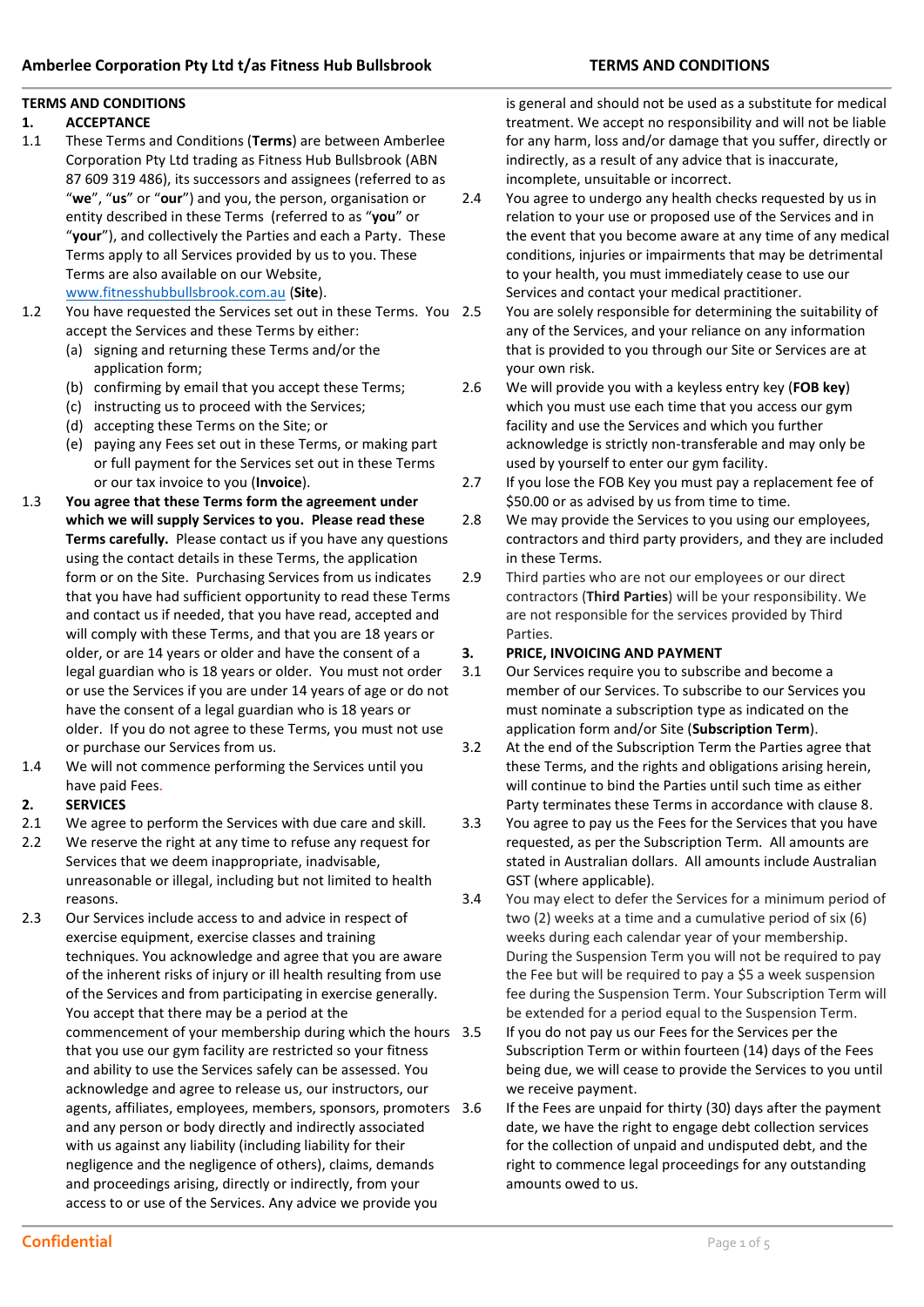- 3.7 The Fees are to be paid by cash, electronic funds transfer (EFT), credit card, direct debit or such other method as advised by us from time to time.
- 3.8 After any minimum term as set out in the application form under your membership type, our prices, pricing structure, payment methods and these Terms may be amended from time to time at our discretion by notification to you. Any pricing changes will take effect after the end of the Subscription Term.

## **4. YOUR OBLIGATIONS AND WARRANTIES**

- 4.1 You warrant that you will not canvass, employ, induce or attempt to employ, induce, solicit or entice away from us, any employee or contractor that was employed by or contracted to us during the term that we provide Services to you or the prior twelve (12) month period.
- 4.2 You warrant that throughout the term of these Terms that:
	- (a) you will keep the FOB Key supplied to you secure and not allow anyone else to use it;
	- (b) there are no legal restrictions preventing you from agreeing to these Terms;
	- (c) you will cooperate with us and provide us with information that is reasonably necessary to enable us to 6.3 perform the Services as requested by us from time to time, and comply with these requests in a timely manner;
	- (d) you will comply with any code of conduct for our gym facility;
	- (e) the information you provide to us is true, correct and complete;
	- (f) you will not infringe any third party rights in working with us and receiving the Services;
	- (g) you will inform us if you have reasonable concerns relating to our provision of Services under these Terms, with the aim that we and you will use all reasonable efforts to resolve your concerns; and
	- (h) you are responsible for obtaining any consents, licences and permissions from other parties (such as medical practitioners) necessary for the Services to be provided, at your cost, and for providing us with the necessary consents, licences and permissions.

## **5. OUR INTELLECTUAL PROPERTY**

- 5.1 The work and materials that we provide to you in carrying out the Services contains material which is owned by or licensed to us and is protected by Australian and international laws (**Materials**). We own the Intellectual Property rights in the Materials including but not limited to copyright which subsists in all creative and literary works incorporated into our Materials.
- 5.2 You agree that, as between you and us, we own all Intellectual Property rights in our Materials, and that nothing in these Terms constitutes a transfer of any Intellectual Property rights in our Materials, except as stated in these Terms or with our written permission.
- 5.3 Your use of our Materials does not grant you a licence, or act as a right to use any Intellectual Property in the Materials, whether registered or unregistered, except as stated in these Terms or with our written permission.
- 5.4 You must not breach our Intellectual Property rights by, including but not limited to:
- (a) altering or modifying any of the Materials;
- (b) creating derivative works from the Materials; or
- (c) using our Materials for commercial purposes such as onsale to third parties.
- 5.5 This clause will survive termination of these Terms.
- **6. CONFIDENTIAL INFORMATION**
- 6.1 We, including our employees and contractors, agree not to disclose your Confidential Information to any third party (other than, where necessary; to use all reasonable endeavours to protect Confidential Information from any unauthorised disclosure; only to use the Confidential Information for the purpose for which it was disclosed by you, to provide better quality services to you, and not for any other purpose.
- 6.2 You, including your employees and contractors, agree not to disclose our Confidential Information to any third party; to use all reasonable endeavours to protect Confidential Information from any unauthorised disclosure; and only to use the Confidential Information for the purpose for which it was disclosed or provided by us to you, and not for any other purpose.
	- These obligations do not apply to Confidential Information that:
		- (a) is authorised to be disclosed;
		- (b) is in the public domain and/or is no longer confidential, except as a result of breach of these Terms;
		- (c) is received from a third party, except where there has been a breach of confidence; or
		- (d) must be disclosed by law or by a regulatory authority including under subpoena.
- 6.4 This clause will survive termination of these Terms.

# **7. FEEDBACK AND DISPUTE RESOLUTION**

- 7.1 Your feedback is important to us. We seek to resolve your concerns quickly and effectively. If you have any feedback or questions about the Services, please contact us.
- 7.2 If there is a dispute between the Parties in relation to these Terms, the Parties agree to the following dispute resolution procedure:
	- (a) The complainant must tell the respondent in writing, the nature of the dispute, what outcome the complainant wants and what action the complainant thinks will settle the dispute. The Parties agree to meet in good faith to seek to resolve the dispute by agreement between them (**Initial Meeting**).
	- (b) If the Parties cannot agree how to resolve the dispute at the Initial Meeting, any Party may refer the matter to a mediator. If the parties cannot agree on who the mediator should be, the complainant will ask the Law Society of Western Australia to appoint a mediator. The mediator will decide the time and place for mediation. The Parties must attend the mediation in good faith, to seek to resolve the dispute.
- 7.3 Any attempts made by the Parties to resolve a dispute pursuant to this clause are without prejudice to other rights or entitlements of the Parties under these Terms, by law or in equity.

# **8. TERM AND TERMINATION**

8.1 These Terms are subject to a forty eight (48) hour cooling off period, during which either Party may terminate these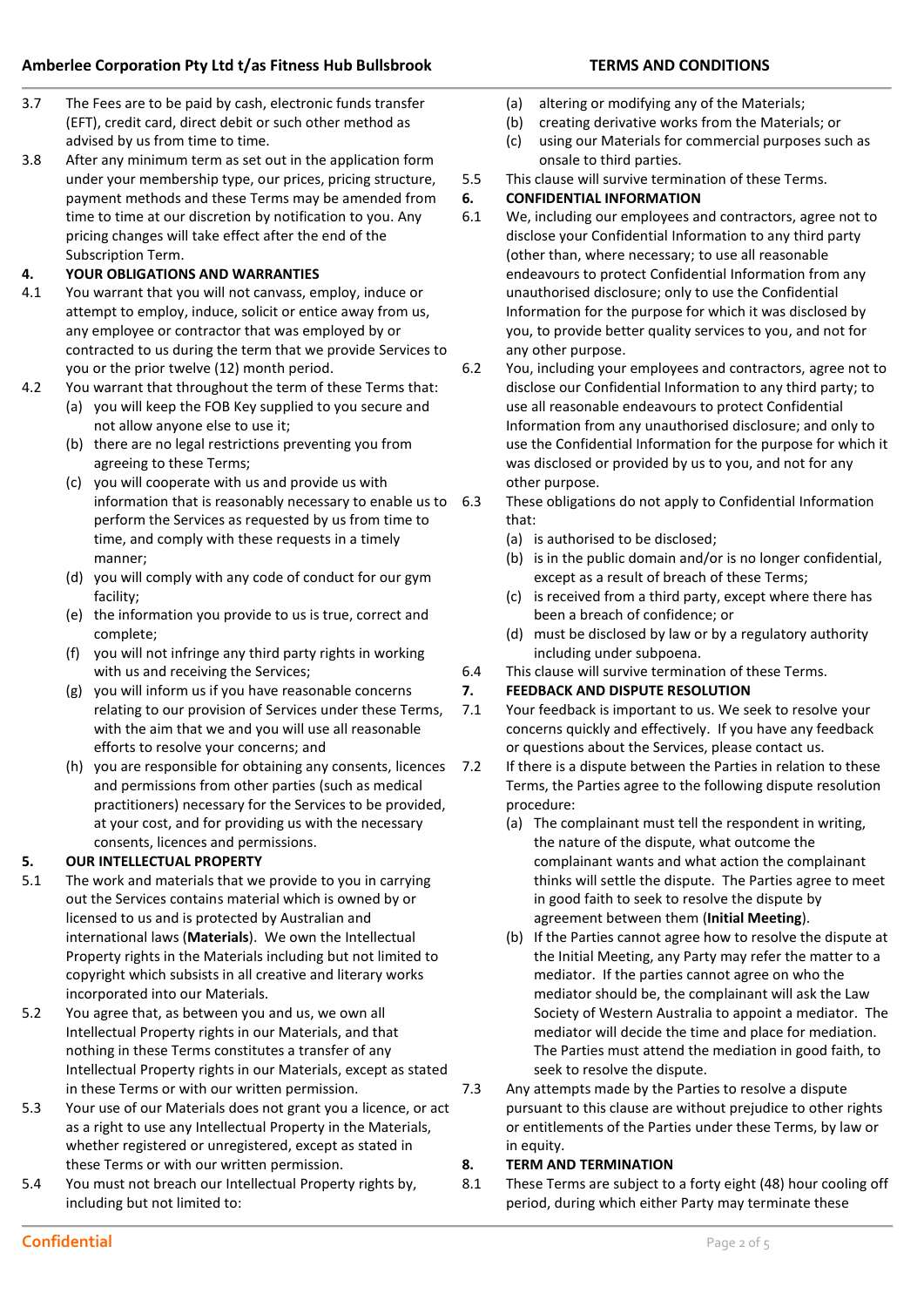Terms by giving the other notice in writing (including email) (**Cooling-off Period**). If these Terms are terminated during the Cooling-off Period the Parties will be discharged from any obligations and/or liabilities contained herein.

- 8.2 After the Cooling-off Period you may terminate these Terms by giving us thirty (30) days' notice. The notice period begins to run when you sign the termination of membership form as provided by us. If you terminate these Terms during the Subscription Term you must pay the Fees to the effective date of termination and the Cancellation Fee.
- 8.3 We may terminate these Terms without cause upon providing you with thirty (30) days' notice in writing.
- 8.4 Either Party may terminate these Terms, if there has been a material breach of these Terms, subject to the following dispute resolution procedure.
- 8.5 We may suspend and/or terminate (including by deactivation of your FOB key) these Terms immediately, at our sole discretion, if:
	- (a) we consider that a request for the Services is or has become inappropriate, inadvisable, improper or unlawful;
	- (b) you fail to provide us with clear or timely instructions to enable us to provide the Services;
	- (c) you fail to pay our Fees within fourteen (14) days of the payment date as set out in the Subscription Term;
	- (d) you fail to follow our reasonable instructions;
	- (e) you fail to abide by our code of conduct;
	- (f) you act in a manner that is dangerous to or disruptive of other Service users;
	- (g) you misuse the Services; or
	- (h) you fail to keep your FOB key secure, use it every time that you enter our gym facility, or allow others to use it.
- 8.6 If you terminate these Terms before the end of the Subscription Term, you must pay for all Services provided prior to the effective date of termination, including any Services which have been performed and that we or our contractors have not yet charged you for.
- 8.7 On termination of these Terms you agree to promptly return (where possible), or delete or destroy (where not possible to return), our Confidential Information and Intellectual Property, and/or documents containing or relating to our Confidential Information and Intellectual Property.
- 8.8 On termination of these Terms, we agree to promptly return (where possible), or delete or destroy (where not possible to return), your Confidential Information.
- 8.9 On completion of the Services, we will retain your documents (including copies) as required by law or regulatory requirements. Your express or implied agreement to these Terms constitutes your authority for us to retain or destroy documents in accordance with the statutory periods, or on termination of these Terms.
- 8.10 The accrued rights, obligations and remedies of the Parties are not affected by the termination of these Terms.
- **9. CONSUMER LAW, LIMITATION OF LIABILITY AND DISCLAIMERS**
- 9.1 **ACL**: Certain legislation including the Australian Consumer Law (**ACL**) in the *Competition and Consumer Act* 2010 (Cth), and similar consumer protection laws and regulations may confer you with rights, warranties, guarantees and remedies

relating to the provision of Services by us to you which cannot be excluded, restricted or modified (**Statutory Rights**). Our liability is governed solely by the ACL and these Terms.

9.2 **Services:** If you are a consumer as defined in the ACL, the following applies to you: You are entitled to a replacement or refund for a major failure and for compensation for any other reasonably foreseeable loss or damage. You are also entitled to have the Services remedied if they are not rendered with due care and skill or they are not fit for purpose and the failure does not amount to a major failure. To the extent we are able to exclude liability; our total liability for loss or damage you suffer or incur from our Services is limited to us re-supplying the Services to you, or, at our option, us refunding to you the amount you have paid us for the Services to which your claim relates.

9.3 **Delay:** Where the provision of Services depends on your information or response, we have no liability for a failure to perform the Services in the period set out in these Terms where it is affected by your delay in response, or supply of incomplete or incorrect information.

- 9.4 **Referral:** We may provide you with contact details of third party specialists. This is not a recommendation by us for you to seek their advice or to use their services. We make no representation or warranty about the third party advice or provision of services, and we disclaim all responsibility and liability for the third party advice or provision of services, or failure to advise or provide services.
- 9.5 **Warranties**: To the extent permitted by law, we exclude all express and implied warranties, and all material and work is provided to you without warranties of any kind, either express or implied. We expressly disclaim all warranties including but not limited to implied warranties of due care and skill and fitness for a particular purpose.
- 9.6 **Liability:** To the extent permitted by law, we exclude all express or implied representations, conditions, guarantees and terms relating to the Services and these Terms, except those set out in these Terms, including but not limited to:
	- (a) implied or express guarantees, representations or conditions of any kind, which are not stated in these Terms;
	- (b) the Services being unavailable; and
	- (c) any loss, damage, costs including legal costs, or expenses whether direct, indirect, incidental, special, consequential and/or incidental, including loss of profits, revenue, production, opportunity, access to markets, goodwill, reputation, use or any indirect, remote, abnormal or unforeseeable loss, or any loss or damage relating to business interruption, or otherwise, suffered by you or claims made against you, arising out of or in connection with your inability to access or use the Services, even if we were expressly advised of the likelihood of such loss or damage.
- 9.7 **Limitation:** To the extent permitted by law our total liability arising out of or in connection with the Services, however arising, including under contract, tort, including negligence, in equity, under statute or otherwise, will not exceed the amount recoverable under our professional indemnity insurance.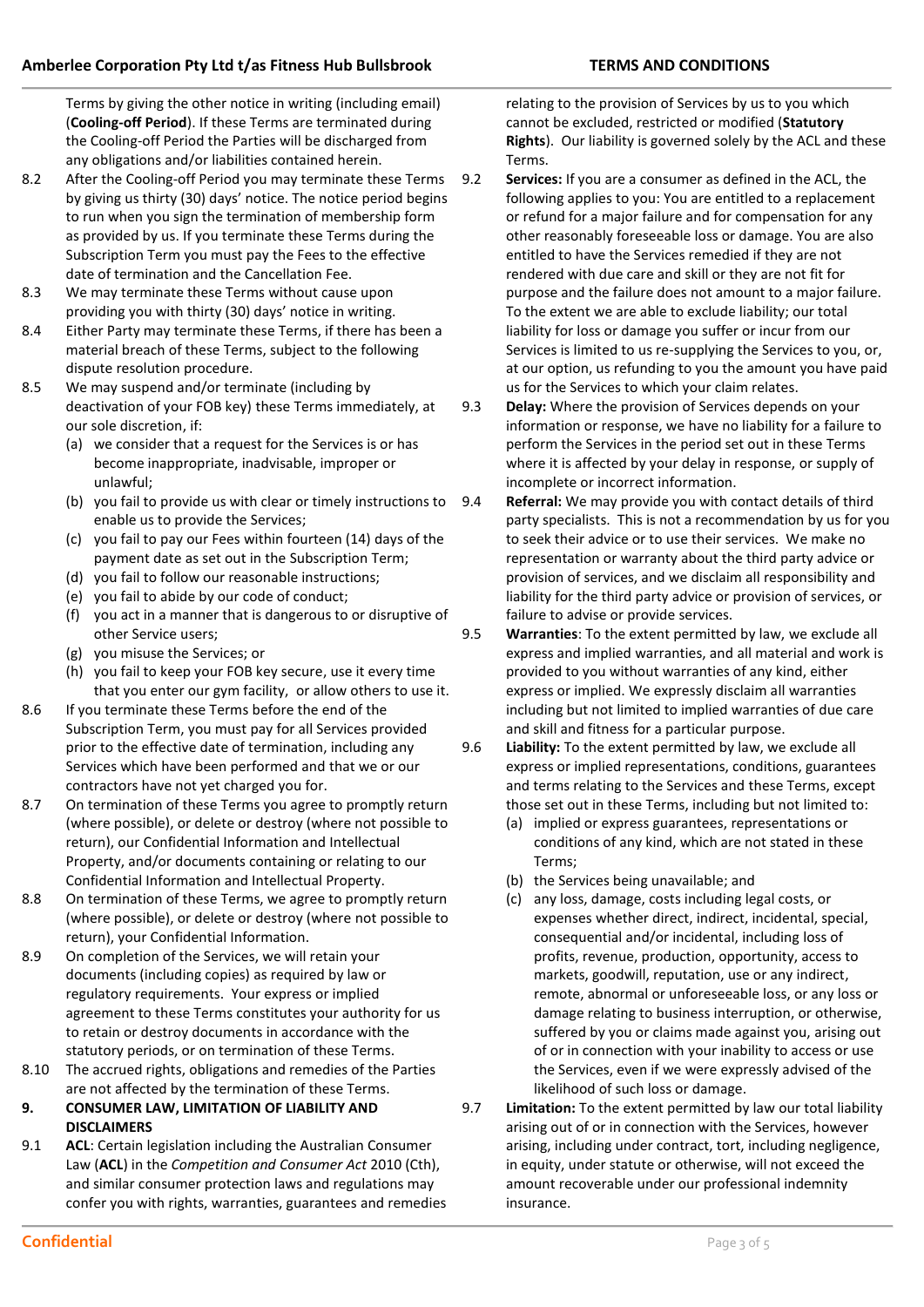9.8 This clause will survive termination of these Terms.

## **10. INDEMNITY**

- 10.1 You are liable for and agree to indemnify, defend and hold us harmless for and against any and all Claims, liabilities, suits, actions and expenses, including costs of litigation and reasonable legal costs, resulting directly or indirectly from:
	- (a) any information that is not accurate, up to date or complete or is misleading or a misrepresentation;
	- (b) any breach of these Terms; and
	- (c) any misuse of the Services from or by you, your employees, contractors or agents.
- 10.2 You agree to co-operate with us (at your own expense) in the handling of disputes, complaints, investigations or litigation that arise as a result of your use of the Services including but not limited to disputes, complaints, investigations or litigation that arises out of or relates to incorrect information you have given us.
- 10.3 This clause will survive termination of these Terms.

## **11. GENERAL**

- 11.1 **Privacy:** We agree to comply with the legal requirements of the Australian Privacy Principles as set out in the *Privacy Act 1988* (Cth) and any other applicable legislation or privacy guidelines.
- 11.2 **Video Surveillance:** Our facility is fitted out with and uses closed circuit television (**CCTV**) cameras at all times for personal safety and security purposes. No CCTV cameras are located in the change rooms and/or bathroom facilities.
- 11.3 **Publicity:** You consent to us using advertising or publically announcing that we have undertaken work for you.
- 11.4 **Email:** You acknowledge that we are able to send electronic mail to you and receive electronic mail from you. You release us from any claim you may have as a result of any unauthorised copying, recording, reading or interference with that document or information after transmission, for any delay or non-delivery of any document or information and for any damage caused to your system or any files by a transfer.
- 11.5 **GST:** If and when applicable, GST payable in connection with the supply of the Services will be set out on our Invoices. You 12.4 agree to pay us an amount equivalent to the GST payable on the supply at the same time that you pay our Invoices.
- 11.6 **Relationship of parties:** These Terms are not intended to create a relationship between the parties of partnership, joint venture, or employer-employee.
- 11.7 **Assignment:** You must not assign or deal with the whole or any part of your rights or obligations under these Terms without our prior written consent but, provided we notify you prior to the assignment, we may assign this contract to a purchaser of our business or certain assets of our business without your consent, and in that event you agree to the transfer of your Confidential Information to the purchaser and to receiving commercial electronic messages from them. 12.6
- 11.8 **Severance:** If any provision (or part of it) under these Terms is held to be unenforceable or invalid in any jurisdiction, then it will be interpreted as narrowly as necessary to allow it to be enforceable or valid. If a provision (or part of it) under these Terms cannot be interpreted as narrowly as necessary to allow it to be enforceable or valid, then the provision (or part of it) must be severed from these Terms

and the remaining provisions (and remaining part of the provision) of these Terms are valid and enforceable.

- 11.9 **Force Majeure:** We will not be liable for any delay or failure to perform our obligations under these Terms if such delay is due to any circumstance beyond our reasonable control. If we are delayed from performing our obligations due to such a circumstance for a period of at least 2 months, we may terminate our agreement with you by giving you 5 Business Days' notice in writing.
- 11.10 **Notices:** Any notice required or permitted to be given by either Party to the other under these Terms will be in writing addressed to you at the address provided by you to us. Our address is set out in these Terms. Any notice may be sent by standard post or email, and notice will be deemed to have been served on the expiry of 48 hours in the case of post, or at the time of transmission in the case of transmission.
- 11.11 **Jurisdiction & Applicable Law:** These terms are governed by the laws of Western Australia and the Commonwealth of Australia. Each Party irrevocably and unconditionally submits to the exclusive jurisdiction of the courts operating in Western Australia.
- 11.12 **Entire Agreement**: These Terms and any document expressly referred to in them represent the entire agreement between you and us and supersede any prior agreement, understanding or arrangement between you and us, whether oral or in writing.

### **12. DEFINITIONS**

- 12.1 **Business Day** means a day which is not a Saturday, Sunday or bank or public holiday in Western Australia, Australia.
- 12.2 **Cancellation Fee** means the amount set out on the application form for the type of membership selected.
- 12.3 **Claim/Claims** includes a claim, notice, demand, right, entitlement, action, proceeding, litigation, prosecution, arbitration, investigation, judgment, award, damage, loss, cost, expense or liability however arising, whether present, unascertained, immediate, future or contingent, whether based in contract, tort or statute and whether involving a third party or a party to this Agreement or otherwise.
- 12.4 **Confidential Information** includes confidential and personal information about you, including your health information, your credit card or payment details, and information about our business, structure, programs, processes, methods, operating procedures, activities, products and services, trade secrets, know how, financial, accounting, marketing and technical information, customer and supplier lists (including prospective customer and supplier information), ideas, concepts, know-how, Intellectual Property, technology, and other information whether or not such information is reduced to a tangible form or marked in writing as "confidential".
- 12.5 **Fees** means the pricing on the application form and/or Site.
- 12.6 **GST** means GST as defined in the *A New Tax System (Goods and Services Tax) Act 1999* (Cth) as amended from time to time or any replacement or other relevant legislation and regulations.
- 12.7 **Intellectual Property** includes any and all present and future rights to intellectual and industrial property throughout the world, and includes all copyright and analogous rights, all rights in relation to inventions (including patent rights),